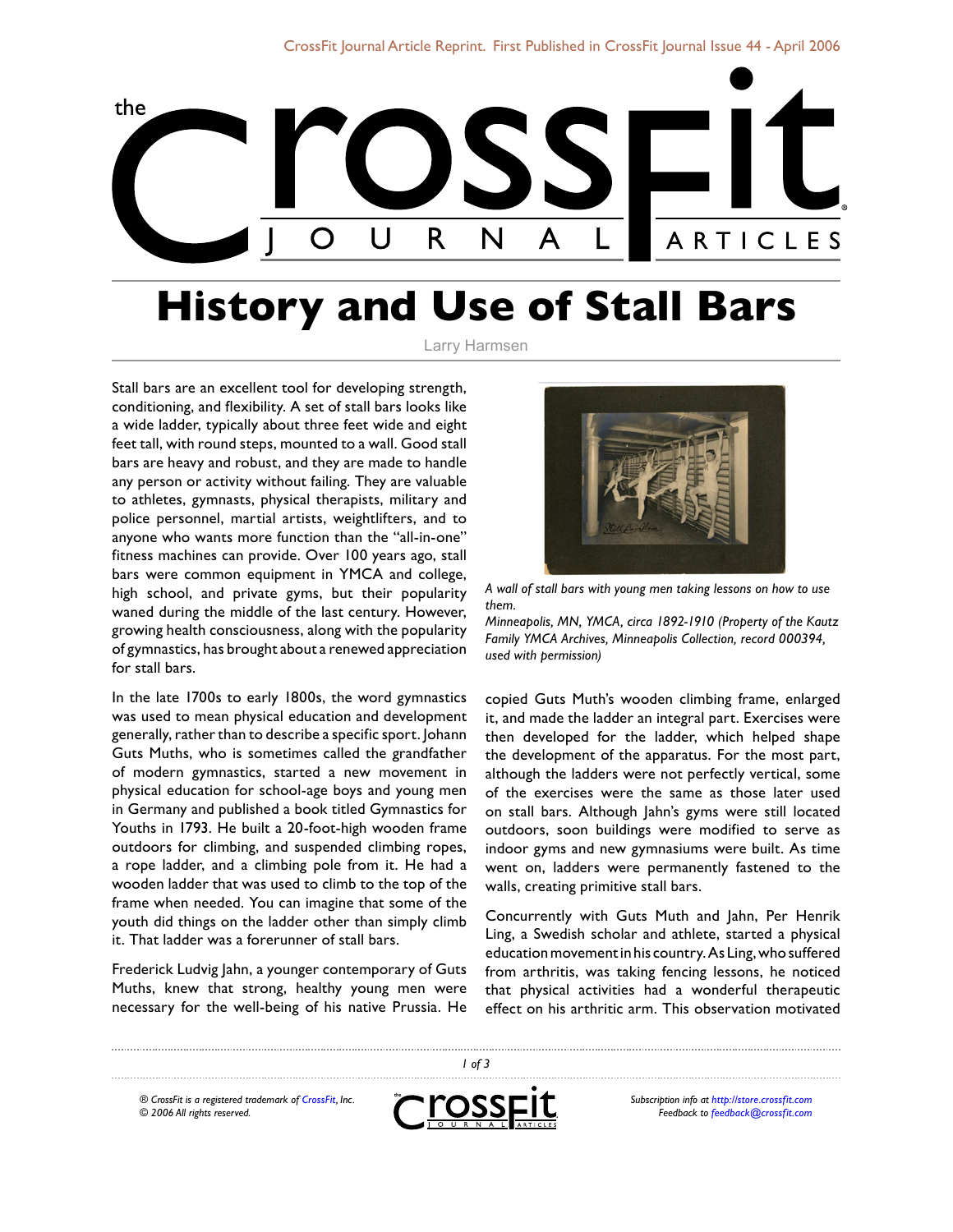## Stall Bars (continued...)

an interest in the therapeutic effects of exercise, and he became a student of anatomy and physiology. Ling believed that physical exercise must be based on the laws of the human system and must influence both the body and the mind. In the early 1800s, when Napoleon became a threat to Sweden and had reduced the size of the Swedish empire, the Swedish king supported Ling's idea to establish a physical training institute as one pathway to building up the nation's military strength. Ling started the Royal Gymnastics Central Institute, where he developed gymnastics to an art that became known as the Swedish system. In his work in the gymnastics institute, he invented not only stall bars but also the Swedish box that was the forerunner of the vaulting horse and other gymnastics apparatus.

The vertical, permanently mounted gymnastics ladder used in Germany and elsewhere, and Ling's stall bars, which were developed nearly simultaneously, quickly evolved into the type of stall bars commonly used in high school and college gymnasiums, private gyms, and YMCAs in the late 1800s through middle 1900s.

Stall bars were also used in the medical field. The U.S. Army had a professional service of physical therapists that, from World War II into the early 1960s, used what became called the Therapeutic Gymnasium. Among the typical exercise equipment found in these gyms were stall bars. Even today, stall bars are widely used in physical therapy.

Stall bars have made a comeback in recent years. In her 2003 Beginning Stall Bars video, Tammy Biggs, a USA Gymnastics Women's National Team coach, states, "In other countries, everyone has these [stall] bars.… If you put them all along your wall, you can have your whole team do flexibility and conditioning" and dramatically increase their competition scores as a result. Today, stall bars are used for a variety of exercises (chin-ups and pull-ups, leg lifts of different types, and "flagpole" or sideways handstands, to name a few), and they can be tailored to a variety of activities and purposes.

Here are some examples of exercises you can do to get started on stall bars. First, simply hanging from the stall bar is a good, gentle warm-up to stretch the spine. Hang, facing outward, for as long as you can, and relax, with toes pointed down. Next, the stall bar can be used to stretch the back muscles. Face the stall bar, standing approximately three feet away. Bend forward with straight legs and straight back and arms held straight out in front of you. Hold on to the bars to keep balanced. Lower your back until it is horizontal, or parallel to the floor, and straight. Try to keep your legs straight. Your arms should be holding onto a bar in a horizontal position, parallel to the floor. Now move your feet in toward the stall bar until your center of gravity wants to pull your body away from the bar. Continue to move your feet in toward the stall bar as far as you can and still keep your feet firmly anchored to the floor without slipping. This stretches your back. Count slowly to 25, or quit earlier if your back starts to burn or hurt. Gradually keep working at this until you can sustain through a slow count of 25. At the end of a workout, come back and do another relaxed hang from the stall bar. This time, face the stall bars and hang, relaxed, with toes pointed down. Hang as long as you can.

Another excellent exercise on the stall bar is the leg lift. Hang from the stall bar, facing out with palms out while grabbing a bar, toes not touching the floor. Bend the legs at the hips, keep the legs straight, and lift them to horizontal. Maintain a static hold for at least ten seconds. You can do one leg at a time or both legs at the same time. A variation is to bend at the knees into a tuck as you bring the legs to horizontal, or all the way in to the chest. Another, more difficult, variation is to bend both legs upward, almost vertical, and shape your body into a "V." For conditioning with any of these leg lifts, hold the position for at least ten seconds, relax, then do it again. For developing strength, do the exercise repetitively, holding for just a few seconds each



*® CrossFit is a registered trademark of [CrossFit,](http://www.crossfit.com) Inc. © 2006 All rights reserved.*



 *of 3*

*Subscription info at [http://store.crossfit.com](http://journal.crossfit.com) Feedback to [feedback@crossfit.com](mailto:feedback@crossfit.com)*